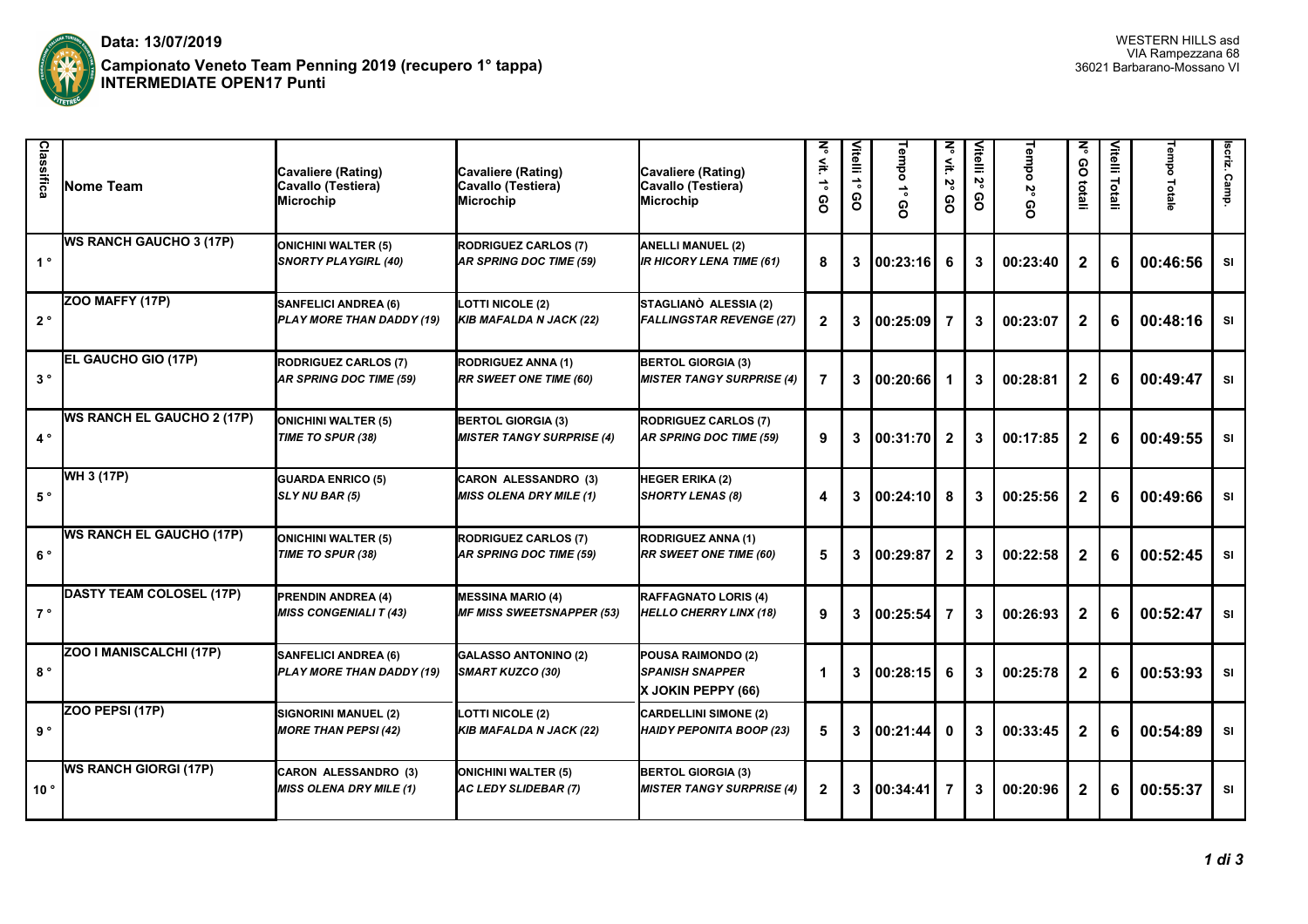

| 11°             | <b>EL GAUCHO GLOBAL MILK (17P)</b>         | <b>RODRIGUEZ CARLOS (7)</b><br><b>AR SPRING DOC TIME (59)</b> | <b>BERTOL GIORGIA (3)</b><br><b>MISTER TANGY SURPRISE (4)</b> | <b>ANELLI MANUEL (2)</b><br><b>IR HICORY LENA TIME (61)</b>    | $\mathbf{0}$ | 3 | 00:28:15   | 5  | 3              | 00:28:49 | $\mathbf{2}$            | 6 | 00:56:64 | <b>SI</b> |
|-----------------|--------------------------------------------|---------------------------------------------------------------|---------------------------------------------------------------|----------------------------------------------------------------|--------------|---|------------|----|----------------|----------|-------------------------|---|----------|-----------|
| 12°             | WH 2 (17P)                                 | <b>GUARDA ENRICO (5)</b><br>SLY NU BAR (5)                    | <b>NEGRISOLO ELIO (2)</b><br>DOC STYLISH FLYNN (2)            | <b>HEGER ERIKA (2)</b><br><b>SHORTY LENAS (8)</b>              | 3            | 3 | 00:34:99   | 5  | $\mathbf{3}$   | 00:25:62 | $\mathbf{2}$            | 6 | 01:00:61 | <b>SI</b> |
| 13°             | TRAILER TEAM (17P)                         | <b>GUARDA ENRICO (5)</b><br>SLY NU BAR (5)                    | <b>RAFFAGNATO LORIS (4)</b><br><b>HELLO CHERRY LINX (18)</b>  | <b>TOGNIN BRUNO (2)</b><br>STAR DE LUX (56)                    | 6            | 3 | 00:29:07   | 3  | $\mathbf{3}$   | 00:33:38 | $\mathbf{2}$            | 6 | 01:02:45 | SI        |
| 14°             | <b>HELNA 2 (17P)</b>                       | <b>GUARDA ENRICO (5)</b><br>SLY NU BAR (5)                    | CARON ALESSANDRO (3)<br><b>MISS OLENA DRY MILE (1)</b>        | <b>NEGRISOLO ELIO (2)</b><br><b>DOC STYLISH FLYNN (2)</b>      | 9            | 3 | 00:37:69   | 5  | 3              | 00:26:31 | $\mathbf{2}$            | 6 | 01:04:00 | SI        |
| 15°             | <b>HELNA 1 (17P)</b>                       | CARON ALESSANDRO (3)<br>PINA CHEX O LON (57)                  | <b>NEGRISOLO ELIO (2)</b><br><b>DOC STYLISH FLYNN (2)</b>     | <b>BERTOL GIORGIA (3)</b><br><b>MISTER TANGY SURPRISE (4)</b>  | 3            | 3 | 00:31:38   | 9  | 3              | 00:34:45 | $\mathbf{2}$            | 6 | 01:05:83 | SI        |
| 16°             | ZOO BLUES BROTHER (17P)                    | <b>SANFELICI ANDREA (6)</b><br>PLAY MORE THAN DADDY (19)      | <b>GORNI CRISTIAN (2)</b><br><b>GH HOLLYWOOD DANCER (24)</b>  | <b>GORNI SEBASTIAN (2)</b><br><b>SM SNAP MY STYLE (25)</b>     | 6            | 3 | 00:42:43   | 7  | 3              | 00:26:50 | $\mathbf{2}$            | 6 | 01:08:93 | SI        |
| 17 <sup>°</sup> | <b>LAST MINUTE (17P)</b>                   | <b>GUARDA ENRICO (5)</b><br>SLY NU BAR (5)                    | <b>BETTINI THOMAS (3)</b><br><b>SMART SHOW TIME (17)</b>      | QUINZI GIULIA (2)<br><b>BONITA ME OUT (54)</b>                 | 6            | 3 | 100:42:57  | -1 | 3              | 00:28:61 | $\mathbf{2}$            | 6 | 01:11:18 | <b>NO</b> |
| 18°             | ZOO MAVERICK (17P)                         | SIGNORINI MANUEL (2)<br><b>MORE THAN PEPSI (42)</b>           | <b>GORNI CRISTIAN (2)</b><br><b>GH HOLLYWOOD DANCER (24)</b>  | LOTTI NICOLE (2)<br><b>KIB MAFALDA N JACK (22)</b>             |              | 3 | 100:39:061 | 8  | 3              | 00:32:93 | $\overline{2}$          | 6 | 01:11:99 | SI        |
| 19°             | <b>DUSTY TEAM LR (17P)</b>                 | <b>PRENDIN ANDREA (4)</b><br><b>MISS CONGENIALI T (43)</b>    | <b>MOLON MICHELE (3)</b><br><b>HANKA STARLET (49)</b>         | <b>RAFFAGNATO LORIS (4)</b><br><b>HELLO CHERRY LINX (18)</b>   | 0            | 3 | 00:39:95   | 4  | 3              | 00:38:20 | $\overline{\mathbf{2}}$ | 6 | 01:18:15 | SI        |
| 20°             | <b>KENTUCKY TEAM (17P)</b>                 | <b>BETTINI THOMAS (3)</b><br><b>SMART SHOW TIME (17)</b>      | CAPPELLOZZA GIANNI (3)<br><b>AC RESKIN ENTERPRISE (14)</b>    | QUINZI GIULIA (2)<br><b>BONITA ME OUT (54)</b>                 | $\mathbf{2}$ | 3 | 00:41:57   | 3  | $\mathbf{3}$   | 00:44:42 | $\overline{2}$          | 6 | 01:25:99 | SI        |
| 21°             | <b>AUSTRALIA TEAM (17P)</b>                | CAPPELLOZZA GIANNI (3)<br><b>AC RESKIN ENTERPRISE (14)</b>    | <b>RAFFAGNATO LORIS (4)</b><br><b>HELLO CHERRY LINX (18)</b>  | <b>TREVISAN ANDREA (4)</b><br><b>ME ZAN TARI CATALIST (67)</b> | 3            | 3 | 00:38:49   | 3  | 3              | 00:51:70 | $\boldsymbol{2}$        | 6 | 01:30:19 | SI        |
| 22°             | <b>ZOO RISTORANTE DON CAMILLO</b><br>(17P) | SANFELICI ANDREA (6)<br>PLAY MORE THAN DADDY (19)             | SIGNORINI MANUEL (2)<br><b>MORE THAN PEPSI (42)</b>           | <b>LOTTI NICOLE (2)</b><br><b>KIB MAFALDA N JACK (22)</b>      | 4            | 3 | 00:46:71   | 8  | $\overline{2}$ | 00:39:41 | $\mathbf{2}$            | 5 | 01:26:12 | SI        |